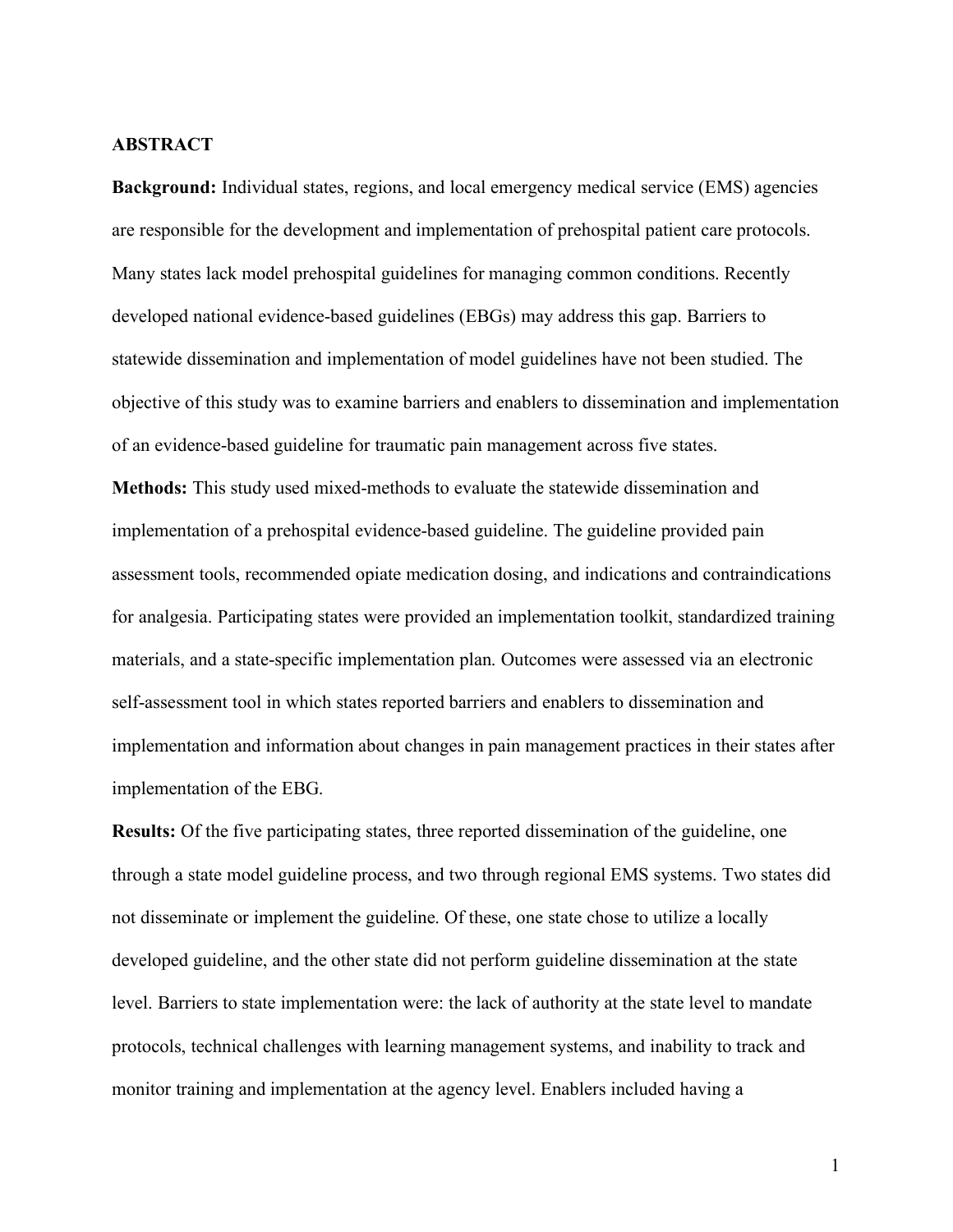state/regional EMS office champion and the availability of an implementation toolkit. No participating states demonstrated an increase in opioid delivery to patients during the study period.

**Conclusion:** Statewide dissemination and implementation of an evidence-based guideline is complex with many challenges. Future efforts should consider the advantages of having statewide model or mandatory guidelines, the value of local champions, and be aware of the challenges of a statewide learning management system and of tracking the success of implementation efforts.

## **INTRODUCTION**

Emergency medical services (EMS) is a complex system that provides care to over 17 million patients annually.<sup>1</sup> Approximately 25% of EMS encounters are for trauma or traumatic painrelated conditions.1-3 Historically, the management of acute traumatic pain in the prehospital setting has been variable and suboptimal, relying on local expertise and opinions, rather than evidence-based protocols.4,5 As a result, improving prehospital pain management has been identified as a high priority.6-8

Both the 2001 National EMS Research Agenda<sup>5,9</sup> and the 2006 Institute of Medicine (IOM) report on the Future of Emergency Care in the United States<sup>10</sup> called for the development and implementation of evidence-based treatment protocols to reduce variability in prehospital care and improve outcomes across the nation.<sup>5</sup> In response to the challenges in managing traumatic pain in the prehospital setting, <sup>4,11-13</sup> the NHTSA Office of EMS and the HRSA EMS for Children (EMSC) Program jointly funded the development of an EBG, utilizing the Model Process for the prehospital management of acute traumatic pain.4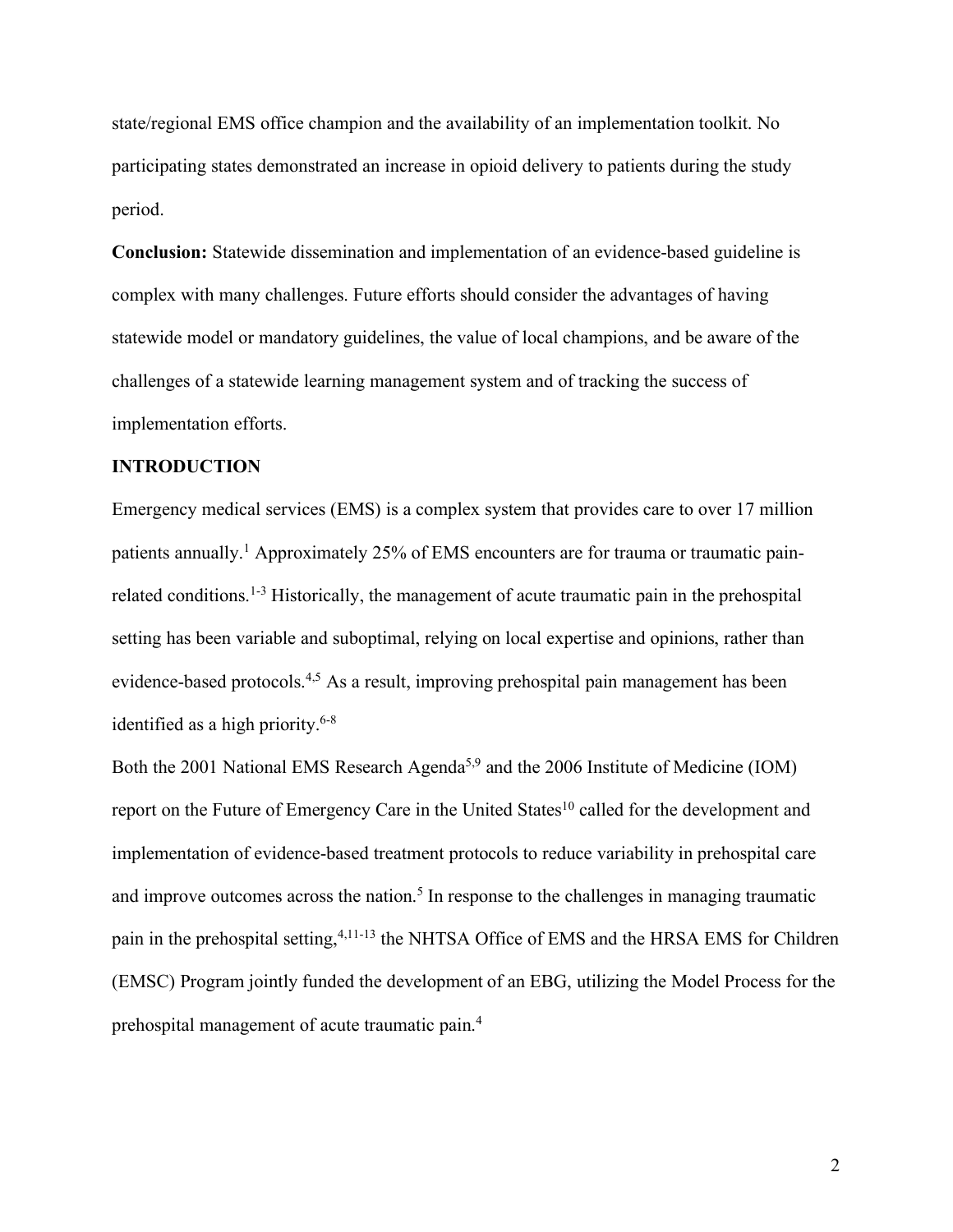States have widely variable structures for EMS protocols with only about 50% of states with statewide protocols actually requiring their use.<sup>14</sup> To add to the variability across the nation, among those states with mandatory protocols, approximately half have provisions by which agencies can petition to allow further modification at the local level.<sup>14</sup> Given this wide variability in state EMS structure, the goals of this project were to identify and evaluate barriers and enablers to the effective dissemination and implementation of an at EBG at the statewide level, in order to facilitate future efforts to widely adopt best-practice protocols.

## **METHODS**

### *Study design*

This was a mixed-methods observational study with qualitative and quantitative elements.

#### *Study population (State selection process)*

The investigators solicited interest from all U.S. states and territories through the National State EMS Officials (NASEMSO) communication networks, including listservs and presentations at annual meetings. The goal was to select a group of states that had an existing infrastructure to support the project, but with varied EMS system characteristics. Study investigators established criteria *a priori* for state selection and participation in the project. To be eligible, states could not have mandatory state protocols or have an established statewide traumatic pain protocol. States had to have ≥75% of their agencies patient care reports collected in a statewide, National EMS Information System (NEMSIS) Version 2.0 (v2)-compliant registry and be willing to share their data with study investigators. Study investigators also considered additional characteristics such availability of a statewide learning management system (LMS), authority for voluntary statewide protocol guidelines, and demographics of the EMS system.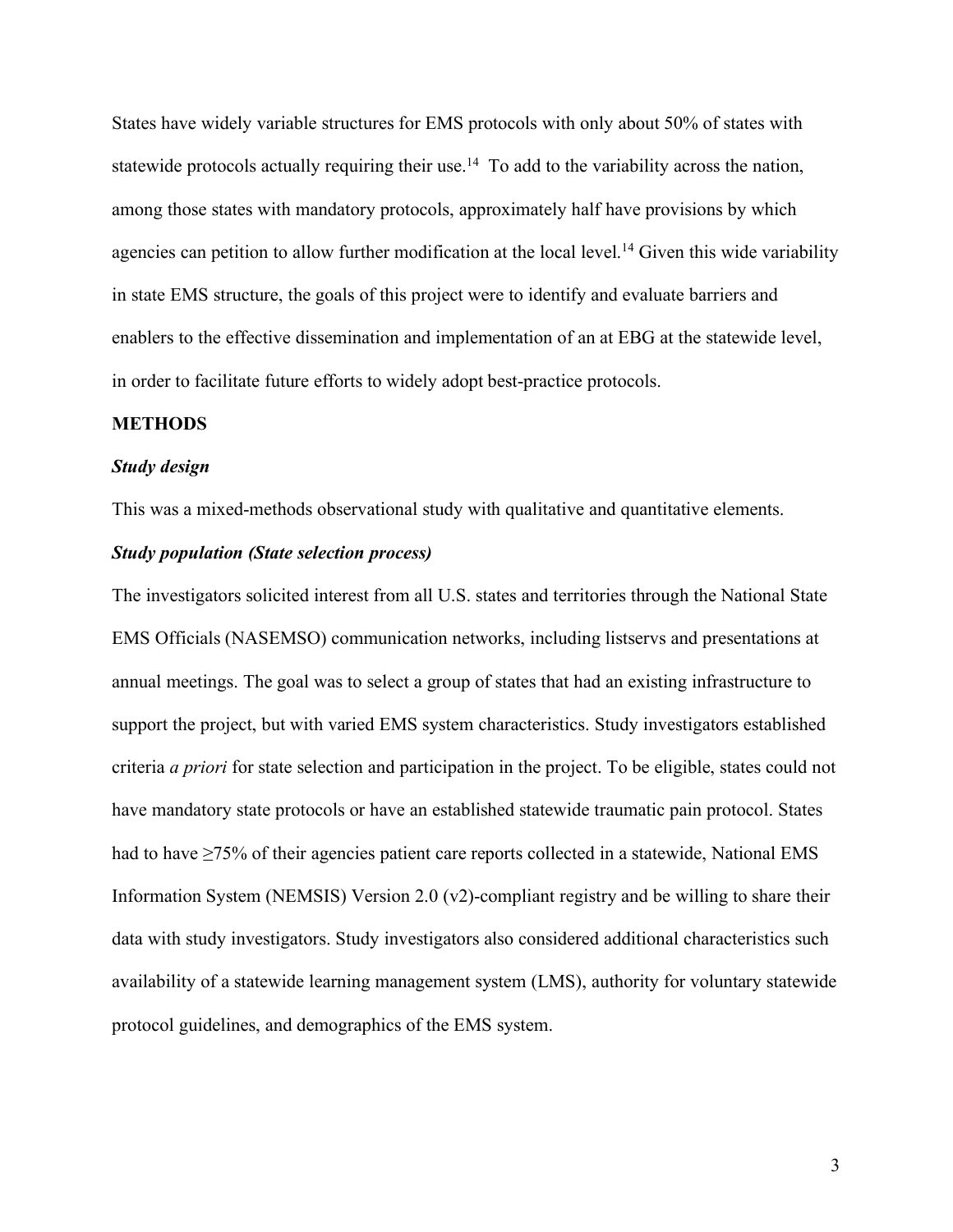## *Study procedures:*

The study was conducted over a four-year period during which, the evidence-based guideline for acute traumatic pain was published.<sup>4</sup> Essential elements of the guideline were identified and include the following:

- that all patients be considered candidates for analgesia, regardless of transport interval;
- that opioid medications should be considered for patients in moderate to severe pain;
- that all patients should be reassessed at frequent intervals using a standardized pain scale, and
- that patients should be re-dosed if pain persists (Figure 1)

The EBG contains dosing recommendations for parenteral opiate administration in addition to recommendations for specific age-appropriate pain scales.<sup>4</sup> These essential elements were to be included in any statewide protocol, guideline, or training.

## *EBG Toolkit and Training Development*

In accordance with the recommendation of the EBG Model Process $<sup>11</sup>$ , the study team developed a</sup> guideline implementation, dissemination, and evaluation "toolkit" to be used as a reference for the states.15 The toolkit materials were chosen based upon prior efforts described in the literature with additions aimed at addressing known barriers to prehospital pain management.<sup>16-21</sup> The toolkit included information for dissemination and implementation along with background information and a description of this project's role in the EBG Model Process. In consultation with each state's assigned project leader, the study team also developed individual implementation plans and evaluation roadmaps specific to each state's unique needs and perspectives.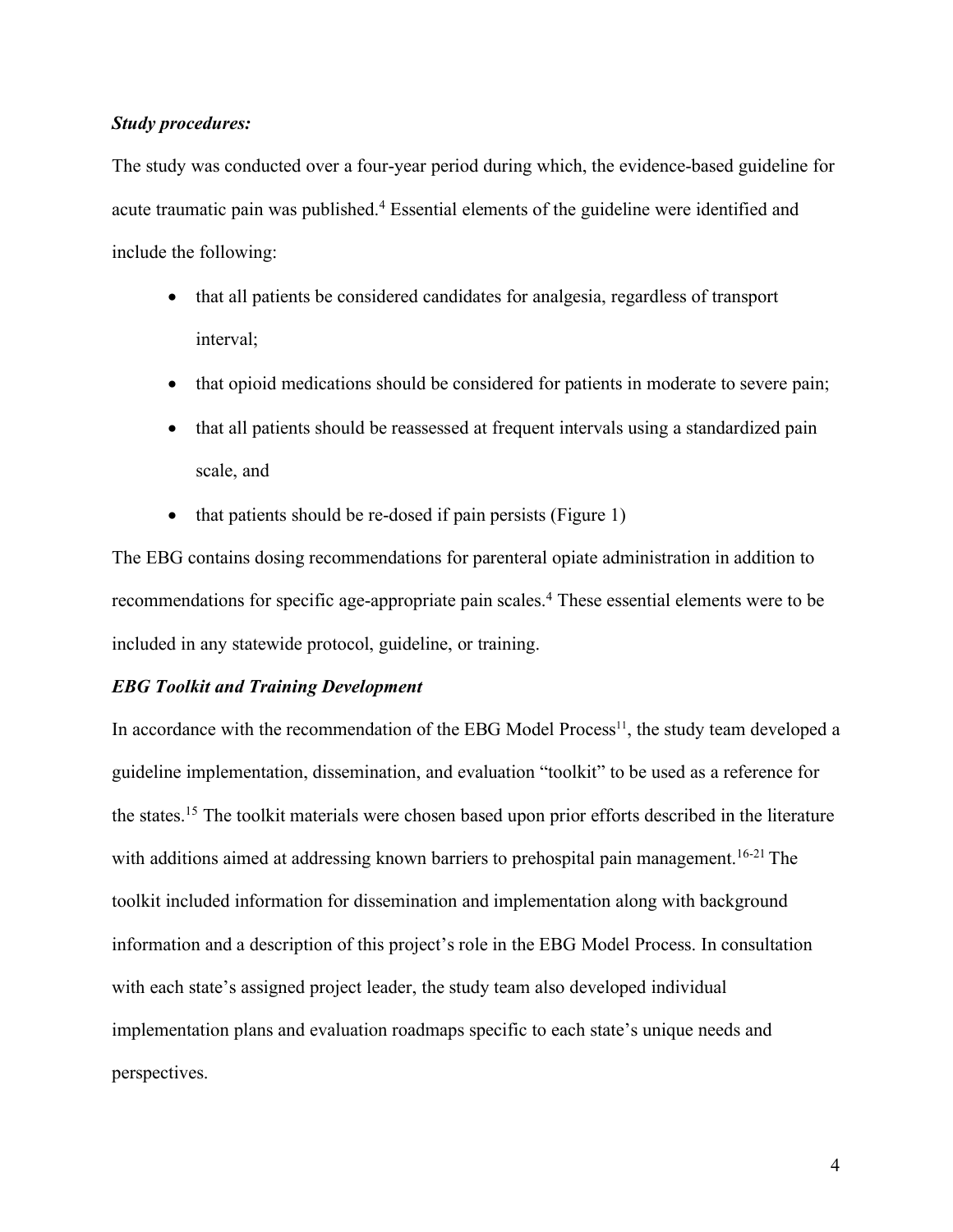To support dissemination, the toolkit included information about the pain management EBG, recommended age-specific pain scales, and an example of how the EBG was modified into a statewide protocol in Maryland.<sup>5</sup> For implementation, the toolkit included the published pain management EBG, a list of the essential elements of the EBG, the source literature surrounding the EBG, training materials, literature describing barriers and "solutions to barriers" in prehospital pain management, and a fact sheet for states to use when communicating with individual agencies. The toolkit also included an implementation assessment tool with NEMSIS v2 data elements for tracking EBG implementation and gauging the level of agency adoption of the EBG.

Study investigators worked with a prehospital educational consultant through the Health and Safety Institute to develop a training module.<sup>22</sup> The training consisted of a didactic slide presentation with audio, instructor talking points, and pre- and post-tests. The training module was made available to each state for uploading to their respective LMS for the purpose of providing statewide provider education. These training materials were provided as a resource but were not mandated. If they chose, states were allowed to use their own training adapted to their needs. Table 1 contains a list of the elements contained in the toolkit.

Each state EMS office was tasked with identifying a local project leader, or "champion," who would lead the efforts to disseminate the toolkit and training materials, track agency participation, complete state self-assessments, and obtain outcome data regarding pain management at the state level. Study investigators held monthly meetings with the designated state project leaders. The calls consisted of state updates on dissemination and implementation progress and detailed discussions about successes and challenges encountered during the project.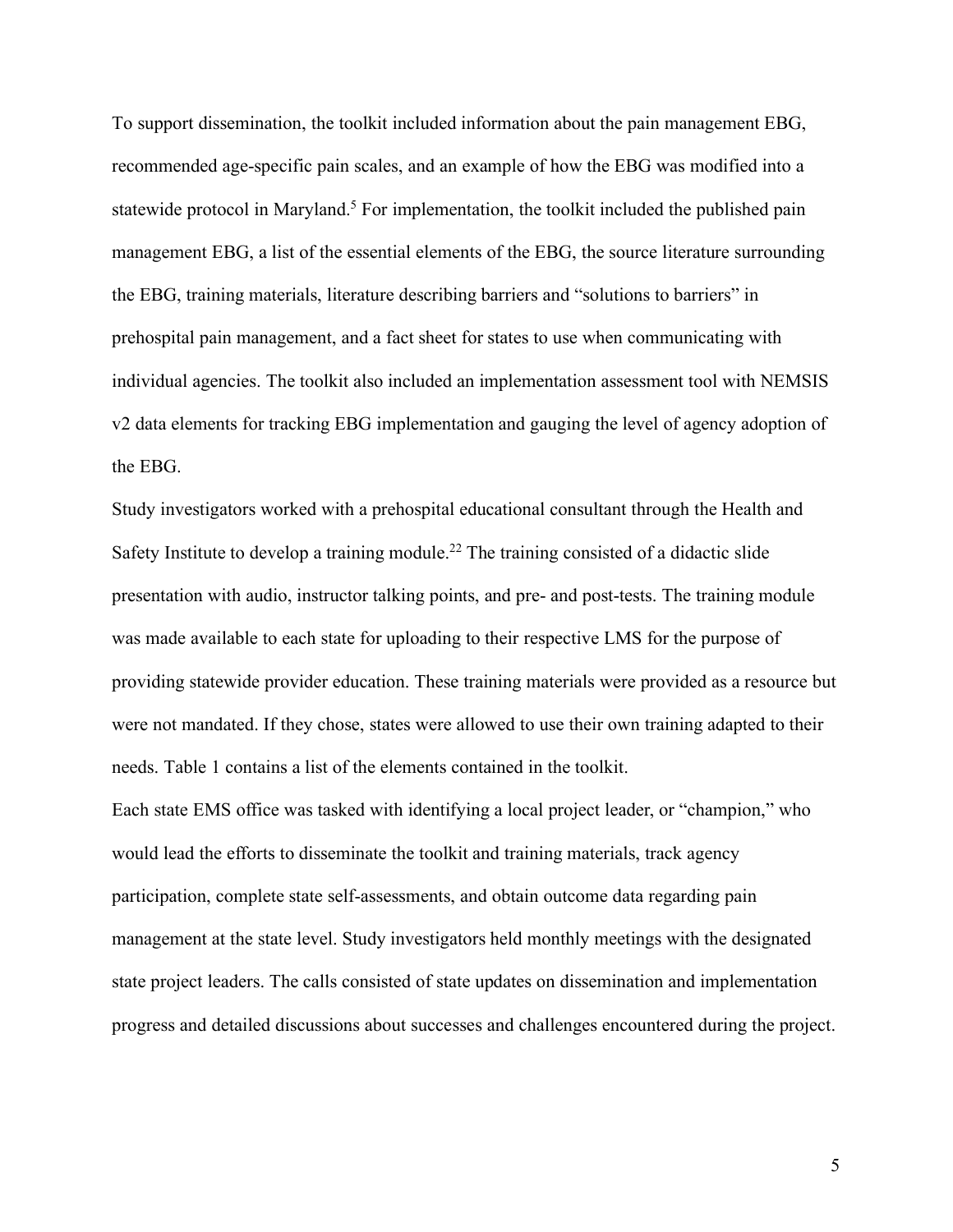These meetings provided opportunities for project leaders to share their experiences with each other and with the study team.

## *Methods of Evaluation*

#### Qualitative evaluation

Each state provided a summary of their implementation process via an electronic self-assessment tool. The summary included the following: 1) a summary of the experience with the EBG implementation process and current progress, 2) a description of barriers and challenges encountered during the process, 3) a description of successful implementation strategies, 4) an assessment of the usefulness of the tools provided by the study team. Finally, at the end of the project, state representatives and project leaders met with the study team and provided an inperson summary of their experience.

Study investigators compiled and reviewed the responses to this self-assessment and identified several thematic domains. These domains were collated and reviewed by the study team and with the project leaders. Within each domain, barriers and enablers were identified and categorized as either "macro-" or "micro-barriers." For the purposes of this study, "macro-barriers" were defined as system-wide obstacles such as the lack of existing statewide guidelines or difficulty with statewide communication and education. "Micro-barriers" are specific to the individual protocol in question. For example, multiple micro-barriers have been identified in relation to prehospital pain management, including the inability to assess pain, difficult vascular access, the perceived need for vascular access, concern for drug seeking, and the resistance of receiving hospital personnel to the protocol.<sup>23</sup>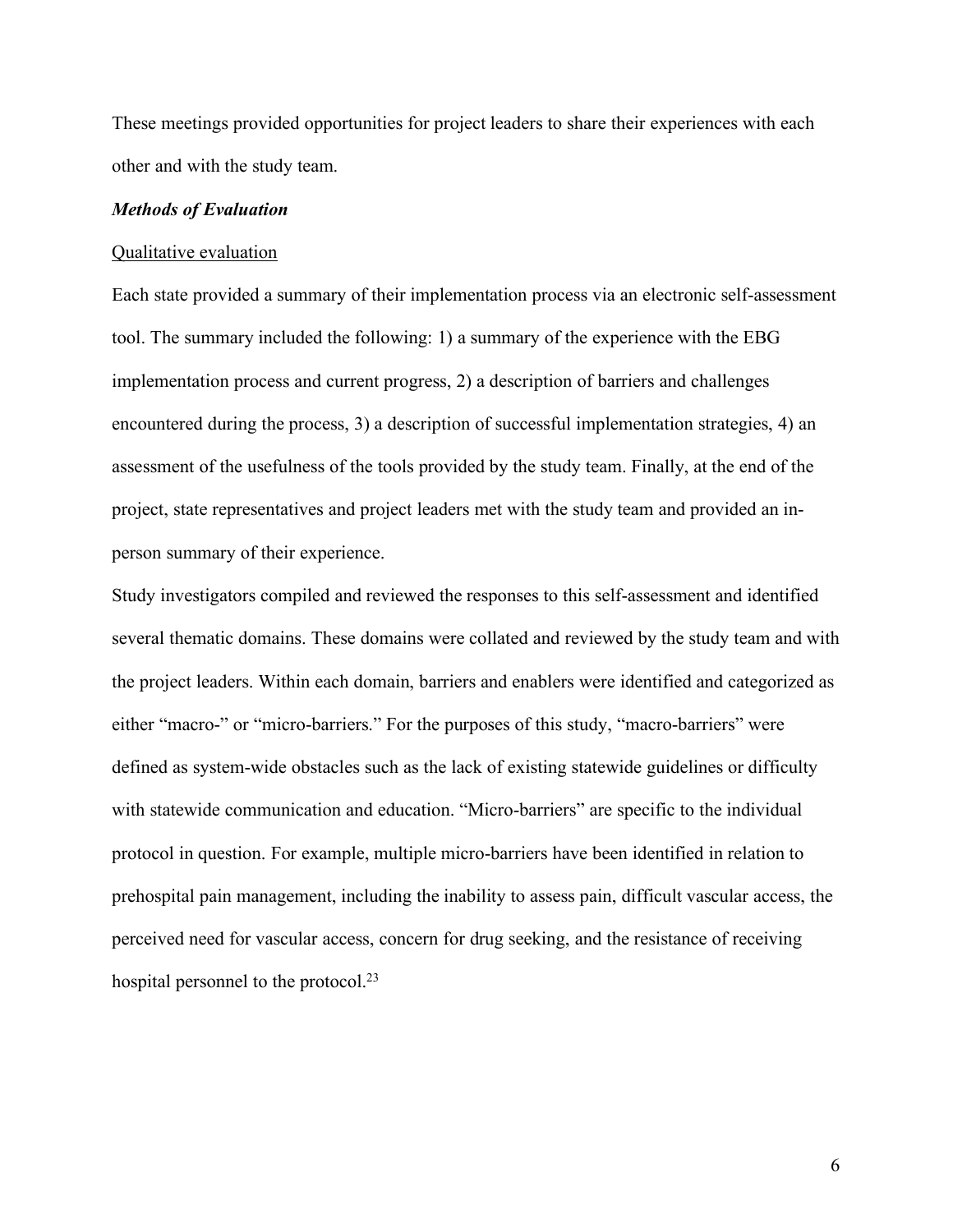#### Quantitative evaluation

The five participating states queried their statewide EMS registries to evaluate prehospital pain management practices in patients with traumatic conditions. Data evaluated included documentation of pain scores, amount of opiate analgesics administered, and re-assessment of pain. In order to evaluate pain management practices before and after the implementation of the pain protocol, the registries were queried for two periods: April-June 2014 and April-June 2016. The overall project timeline and events are shown in Figure 2.

#### **RESULTS**

Among 18 states and two territories that expressed interest in participation, five were selected: Arizona, Idaho, Kansas, Tennessee, and Wyoming. Participating states represented diverse geographical areas and diverse models of state EMS organizational structure. Characteristics of the selected states are presented in Table 2. Three states (Arizona, Idaho, and Tennessee) had statewide model (but not mandatory) protocol guidelines, and two states (Kansas and Wyoming) did not. All participating states collected NEMSIS v2 data from provider agencies. The pain management EBG training was made available to the states in May 2014 and was uploaded to a learning management system in three states. The study team published the implementation toolkit on the NASEMSO website (www.nasemso.org) in August 2014; it was accessed 7,265 times and downloaded 1,575 times. During the study period, implementation of the EBG was carried out in three of the five states (Arizona, Wyoming, and Tennessee). Idaho chose not to disseminate or implement the project EBG but instead disseminated its own newlydeveloped statewide pain guideline. For internal administrative reasons, Kansas did not engage in the dissemination or implementation process. All five states were asked to participate in the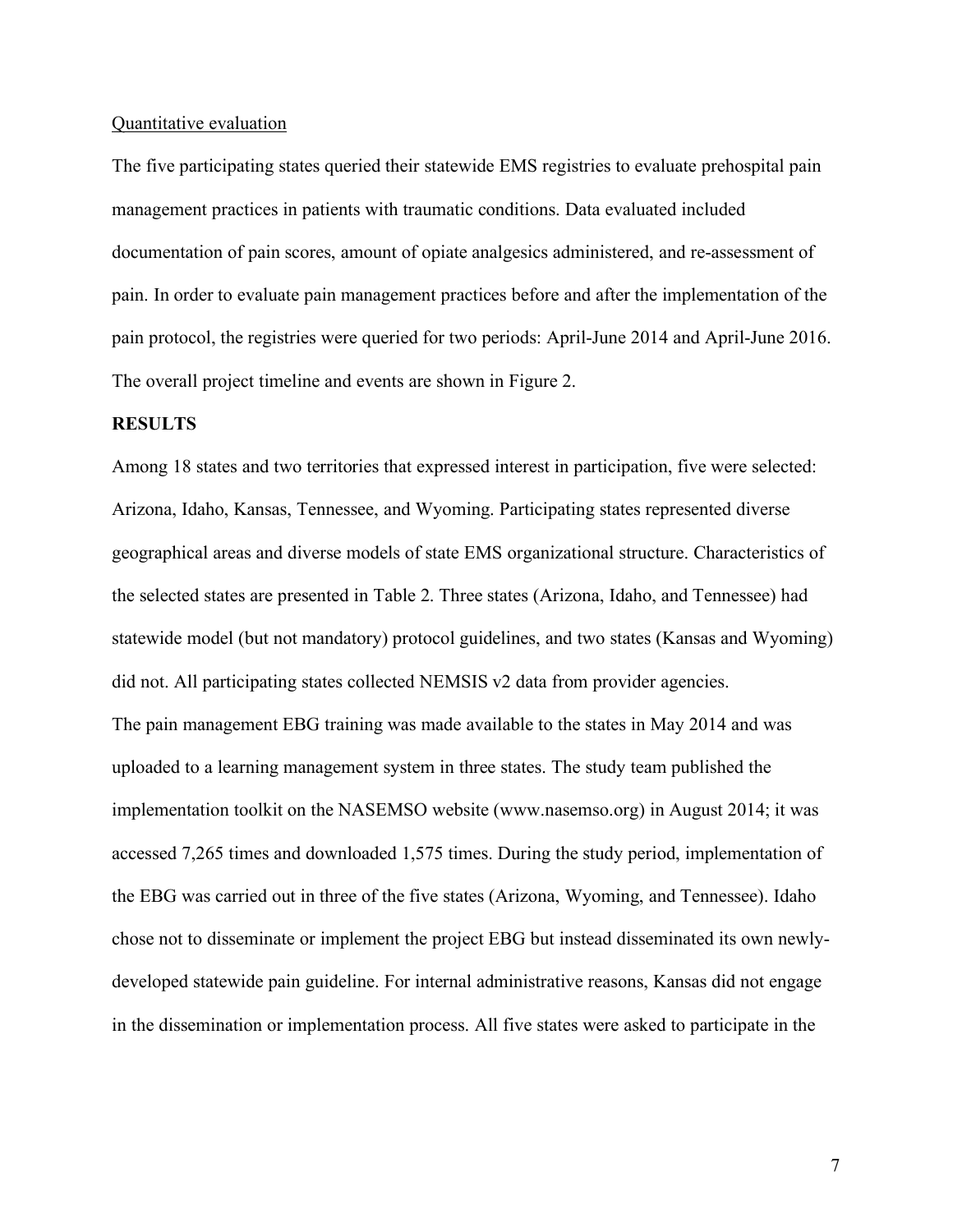self-assessment process whether they implemented the guideline or not in order to provide the investigators a complete view of all barriers and enablers.

### *Summary of Reported Barriers and Enablers*

Table 3 provides detailed information from each state's self-assessment regarding their identified barriers and enablers to the guideline dissemination and implementation. A review and compilation of these responses revealed four main barriers:

- 1) delay in publication and dissemination of the guideline,
- 2) lack of mandated protocols at the state level,
- 3) lack of consensus among state, regional, and local EMS leadership, and
- 4) technical challenges utilizing the learning management system.

There were three commonly reported enablers to statewide implementation of the evidencebased guideline:

- 1) having a local champion for the guideline,
- 2) having dedicated resources for pain management EBG dissemination, and
- 3) the availability of an implementation toolkit.

State-specific results can be found in Supplement 1.

#### *Pain Management Practices:*

No state was able to measure a significant change in amount of opiate analgesia provided. Some states did identify an increase in pain score documentation and use of age appropriate pain scales (Table 4).

## **DISCUSSION**

The appropriate management of acute traumatic pain in the prehospital setting is an important priority for EMS systems as many studies demonstrate low rates of analgesia administration and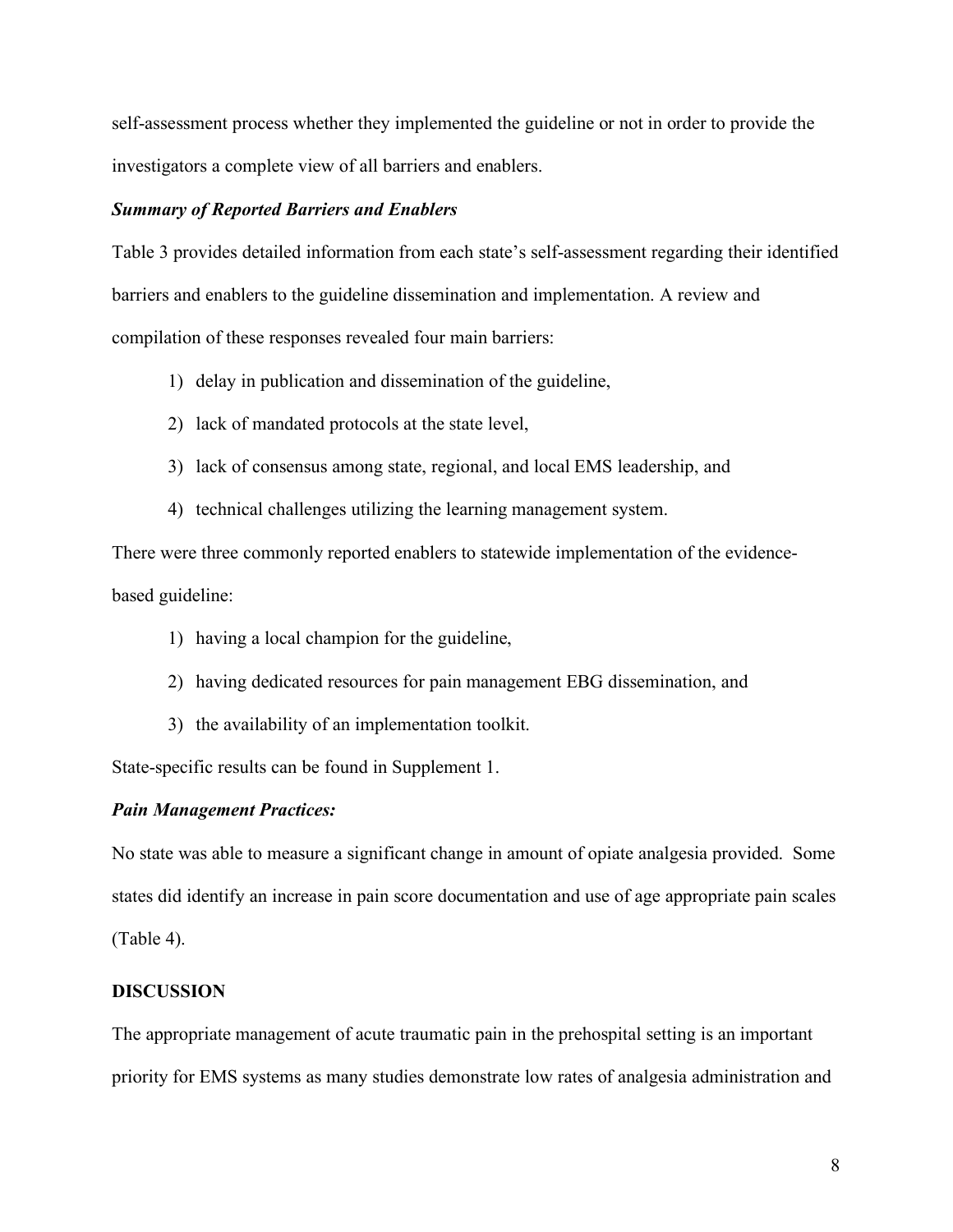delays in treatment.6-8, 23-28 The recent national publication of an evidence-based guideline for traumatic pain management provided a unique opportunity for dissemination and implementation at the state level and identification of the enablers and barriers to this process. This study found numerous barriers and some significant enablers to the dissemination and implementation of this EBG among five states.

The primary barrier to dissemination and implementation reported by the participating states was an inability to mandate the guideline. None of the states in our study have mandatory statewide protocols and state EMS administrators reported that they were frequently queried as to whether the protocol was mandatory and why there was emphasis on this protocol as opposed to others. Of note, the majority of states in the U.S. do not have mandatory statewide protocols.14 States with mandated protocols generally have an established infrastructure for dissemination and training of agencies. In addition, one prior study identified mandating protocols as a necessary step to effective protocol implementation at the statewide level.<sup>29</sup> Given this is often under the purview of state legislative authority, this remains a significant barrier for many states. Another potential option is the development of voluntary, but well-respected, state model guidelines. In one state, where model pediatric prehospital guidelines were developed and disseminated, 68% of agencies reported adopting the state-approved pain management guideline to their existing protocols and subsequent pain treatment rates increased by 43%.<sup>30</sup> One of our participating states which had statewide model guideline in place reported that the inclusion of the new pain management EBG into their existing model protocols was straightforward, utilizing their existing infrastructure.

Mandatory statewide protocols may not necessarily result in improved treatment, however. In Maryland, for example, investigators found an increase in the average dose of morphine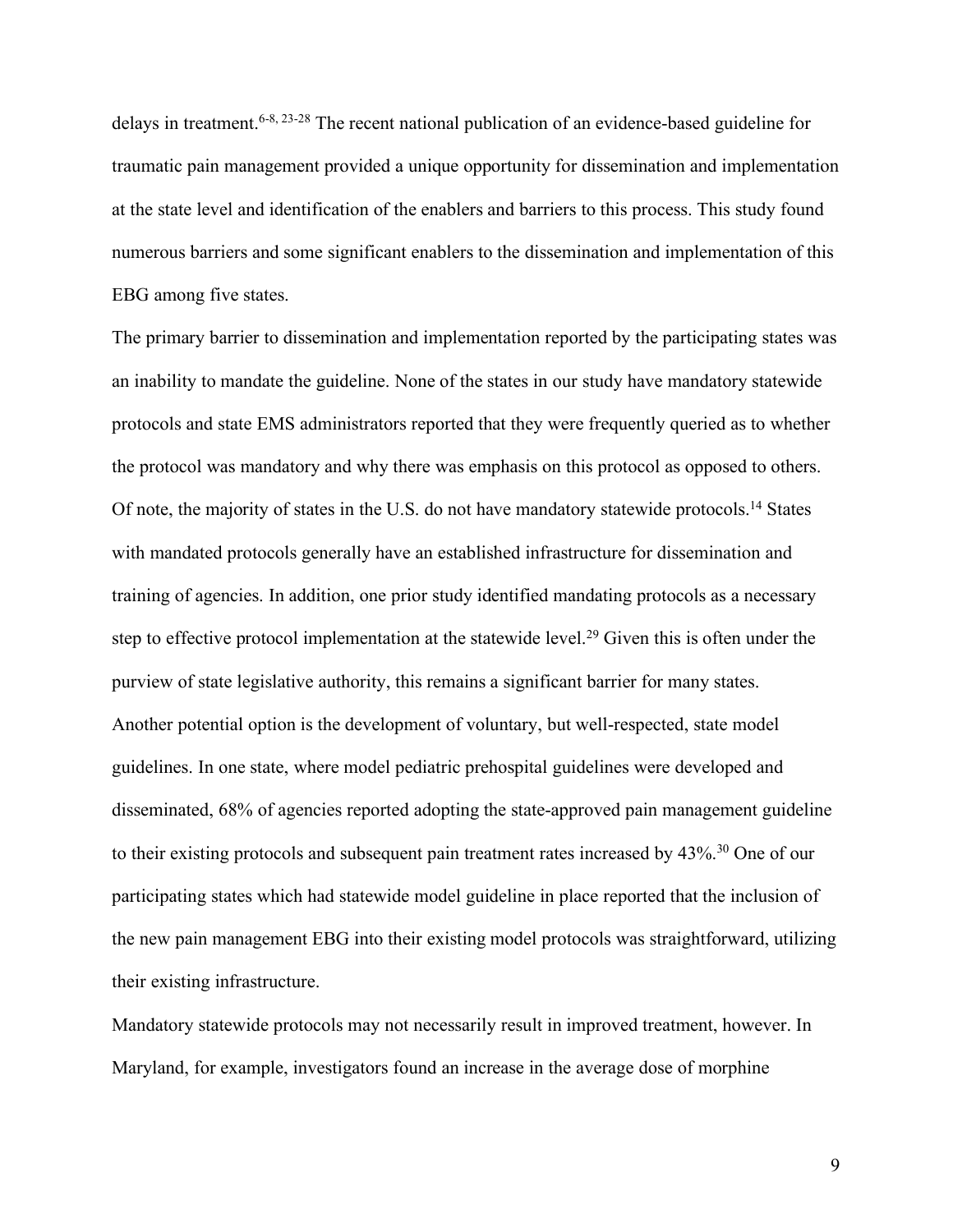administered after implementation of the traumatic pain EBG but not necessarily an increase in the proportion of patients that received analgesia.<sup>5</sup> This suggests that micro-barriers at the agency level may still exist. State EMS offices can often facilitate the resolution of certain macro- and micro-barriers when identified, given that the responsibility for the state EMS system operations ultimately lie within their purview.<sup>10</sup> We found one example in this study where state authority was necessary to overcome certain barriers. In this case, the participating state noted that the need to restock opioid medications at the hospital was a barrier to analgesia administration in the field. Ultimately, the state EMS office easily addressed this barrier via clarification of the associated regulations.

The study also found that efforts to engender change in an EMS system should enlist the support of local opinion leaders, or "champions," who have sufficient influence to effect change within the EMS system. <sup>31</sup> This is particularly important because, while our participating states identified EBG implementation as important, the dissemination and implementation of this EBG was only one of many priorities that taxed the state offices' finite resources. <sup>10</sup> Each of the participating states addressed these resource challenges in different ways. In two instances, the project was adopted as an academic project by students affiliated with the state EMS offices, a model that was generally successful until upon the completion of the student's academic requirement. At that time, however, as the "champion" moved on, the project responsibilities transitioned back to full-time state officials, with less day-to-day priority. Without the ongoing focus by this "champion" in the state office, the implementation effort faltered.

Technical challenges involving the use of an LMS were found to be another barrier to dissemination of the EBG. We encouraged states to utilize a well-known LMS to provide standardized education to providers. On-line didactics delivered via an LMS can be a productive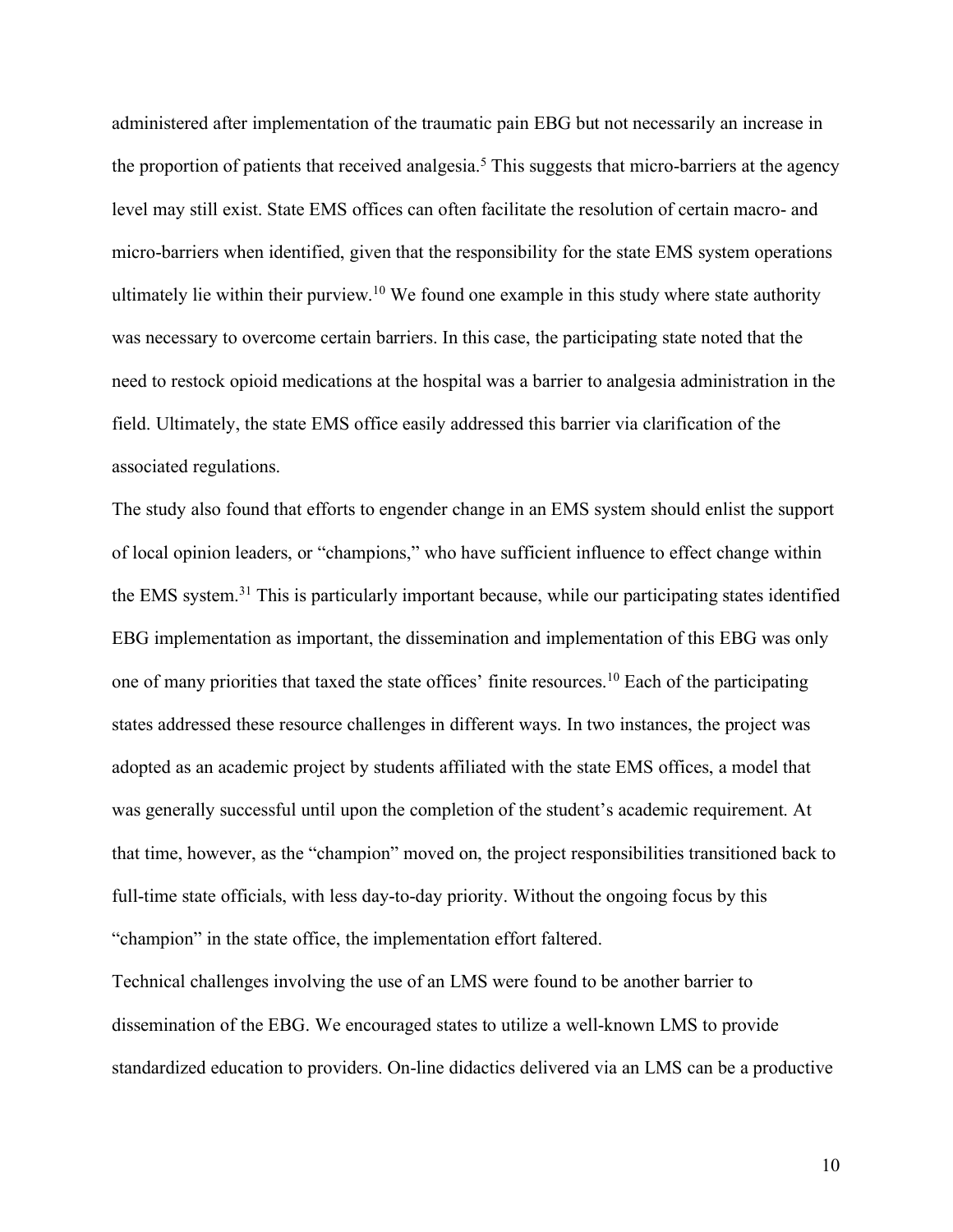educational strategy that overcoming many of the geographic, temporal, and financial barriers common to EMS education. <sup>32</sup> Ideally, for this study, the participating state would use the LMS to track use of the training and collect learners' pre- and post-test scores. In execution, however, this study revealed certain problems with relying on an LMS for training. For example, older software required updates and extensive information technology (IT) support was required for the LMS to function effectively, limiting its use in nearly every state. Such challenges are welldescribed limitations of using an LMS.32

Finally, each state was provided a toolkit designed to provide information regarding the EBG for the state-level personnel as well as field providers and receiving hospital personnel. States participating in this project indicated that the toolkit was detailed and informative. However, there was mixed feedback on which elements of the toolkit were most useful. For example, some states indicated that the supplemental resource literature was not helpful. Most states agreed that specification of the key elements was useful. Of note, many states did not get far enough in the implementation phase to use all elements of the toolkit. As such, the perception that some elements were not helpful may stem from their lack of use given the time frame of the project. As this is the first study examining the usefulness of a prehospital EBG dissemination and implementation toolkit, future research should be directed at studying what specific toolkit contents are most useful.

Published recommendations for implementation strategies to improve patient outcomes recommend rigorous ongoing monitoring to ensure successful implementation.<sup>30</sup> The study investigators encouraged states to monitor change in pain management practice at the state level by utilizing their state EMS registries. However, only three states provided data on the change in pain management practices. With the limited data obtained, none demonstrated an increase in the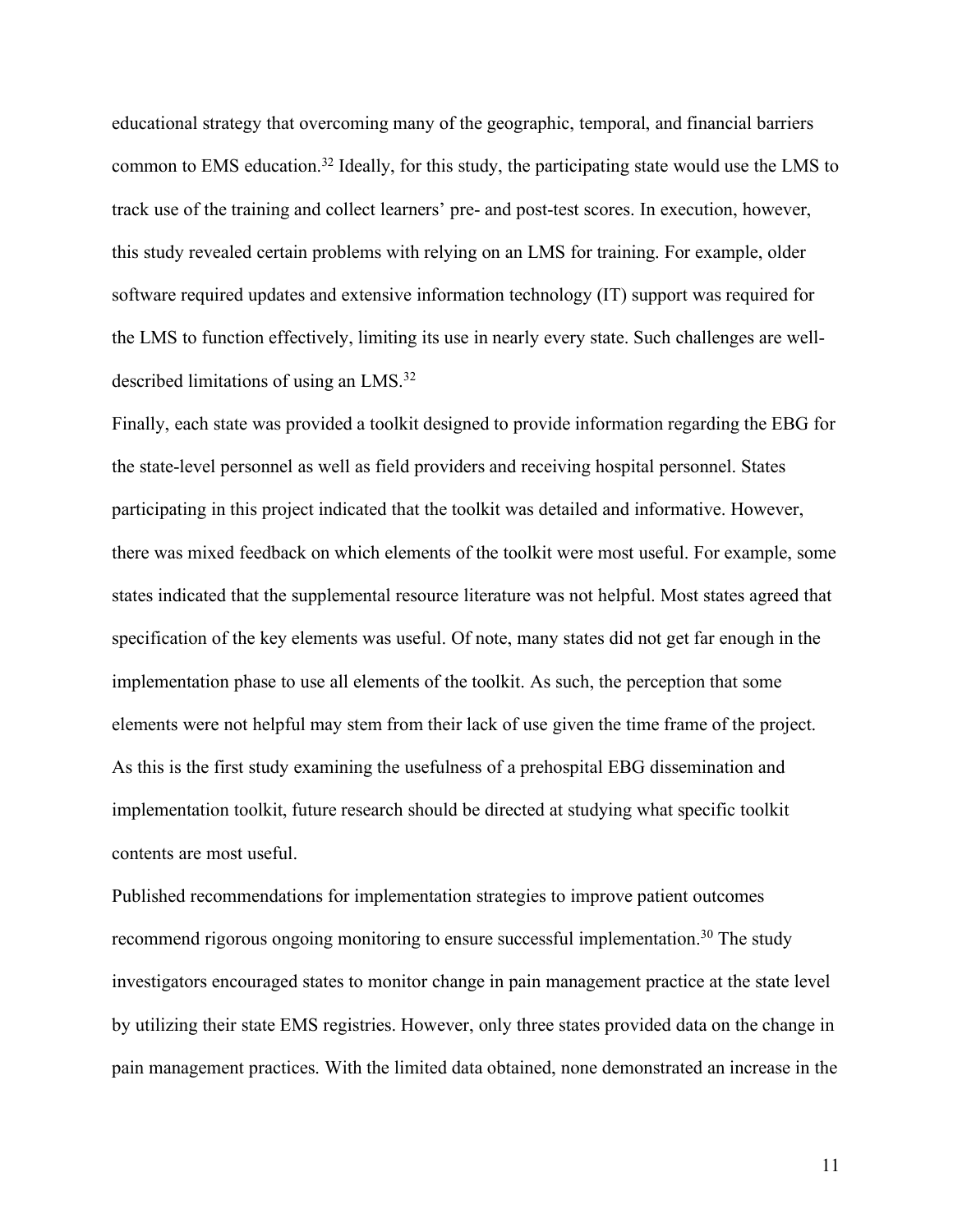provision of field analgesia. However, one state was able to demonstrate a significant increase in pain score documentation. This increase is pain score documentation is similar to other studies.<sup>33</sup> Although each state's attempt to measure a change in pain management practice provided valuable information to the study, we discovered that using statewide registries to track implementation of the pain management EBG at the local level was challenging. They are generally not designed to collect granular, case-level events. Similarly, in a separate study utilizing NEMSIS data, investigators could not rely on pain score documentation as a means to identifying encounters.<sup>23</sup> The submission of EMS data from local EMS agencies to state registries to NEMSIS is regulated at the state level. Each state has differing requirements for data requirements and submission, thus making the gathering of consistent data across states challenging. As Table 4 demonstrates, each state used different criteria to choose their target population for analysis.

Table 5 provides a list of important steps in the pre-planning, implementation, and maintenance phases of a statewide guideline implementation program based on the findings from this study. An overall assessment of the five states' experience and outcomes leads to the following recommendations:

**Recommendation #1 – Develop statewide model guidelines or mandatory protocols.** States interested in disseminating and implementing evidence-based guidelines should consider developing statewide model guidelines or mandatory protocols. States with well accepted model guidelines that are widely endorsed by local decision makers appear to be able to disseminate and implement protocols easier than states without such model guidelines. Generally, as the state guidelines are developed, a process for updating them, including the incorporation of newlypublished EBGs, is established concominantly. This process, pre-established, greatly facilitates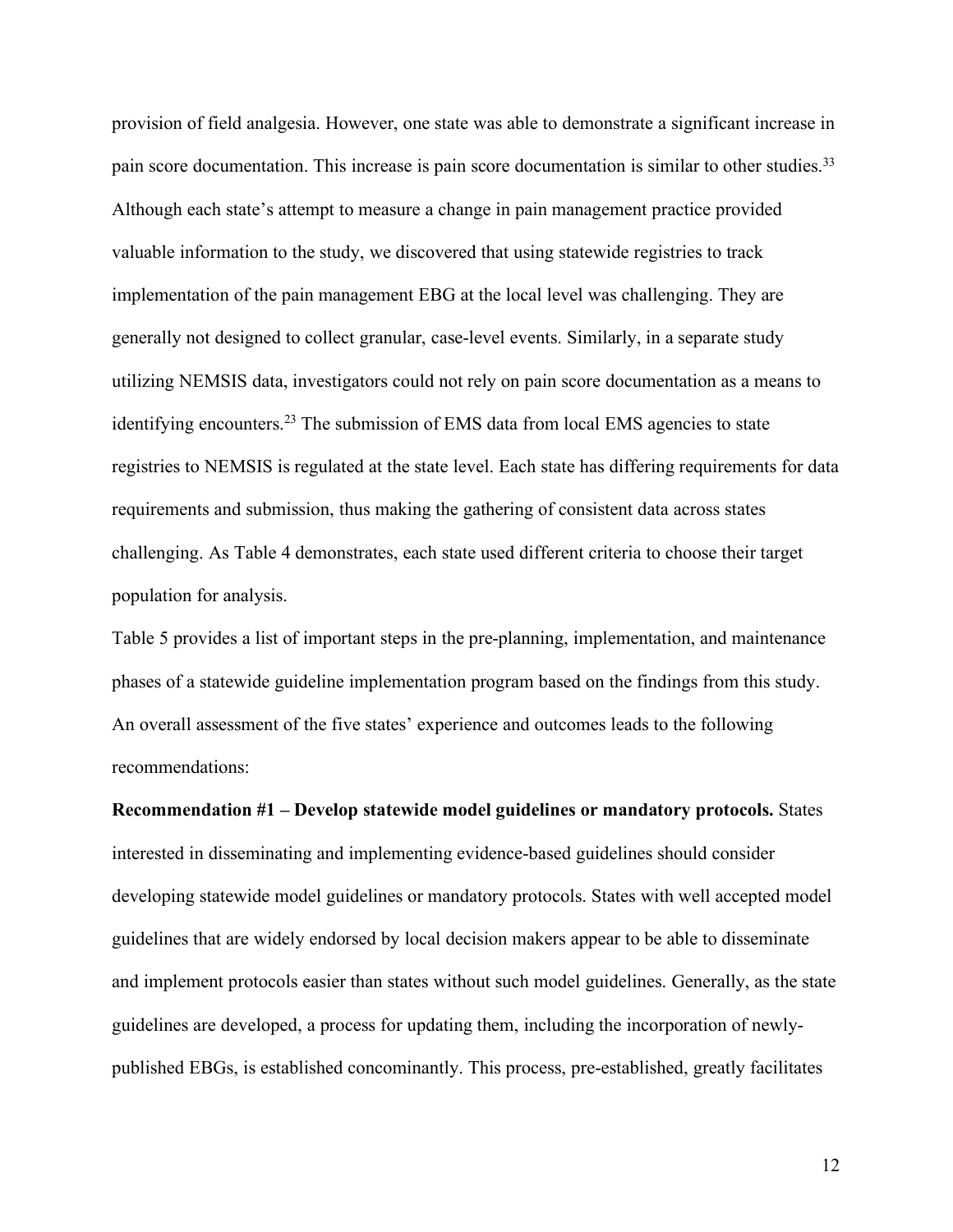the incorporation of new EBGs into the state guidelines, with subsequent dissemination and implementation following "naturally". This was the experience of one of our states which has voluntary statewide guidelines. Experience in other projects with states that have voluntary or mandatory guidelines suggests an equivalent ease of both dissemination and implementation.5,19,40

#### **Recommendation #2 – Establish protocol dissemination and implementation "champions."**

Multiple authors note the benefit of champions in the dissemination and implementation of guidelines.34-36 Champions must be "change agents," capable of establishing consensus and encouraging evolution of practice amongst a wide variety of EMS providers. Additionally, organizations should consider a "champion team" such that more than one individual is tasked with dissemination and implementation preventing stagnation of the project in the event that one member of the team leaves their position.

The following are potential roles of an EBG champion:

- Discuss the expected impact of EBG implementation within the EMS community, including the potential benefit in patient outcomes,
- Facilitate consensus amongst state, regional, and local EMS leadership in addition to invested stakeholders and subject matter experts,
- Develop state, regional, and local infrastructure to support dissemination and implementation of guidelines across the state, and
- Organize pilot programs to test dissemination and implementation of the guideline with representative EMS agencies and identify "micro-" and "macro-barriers" as well as enablers to implementation.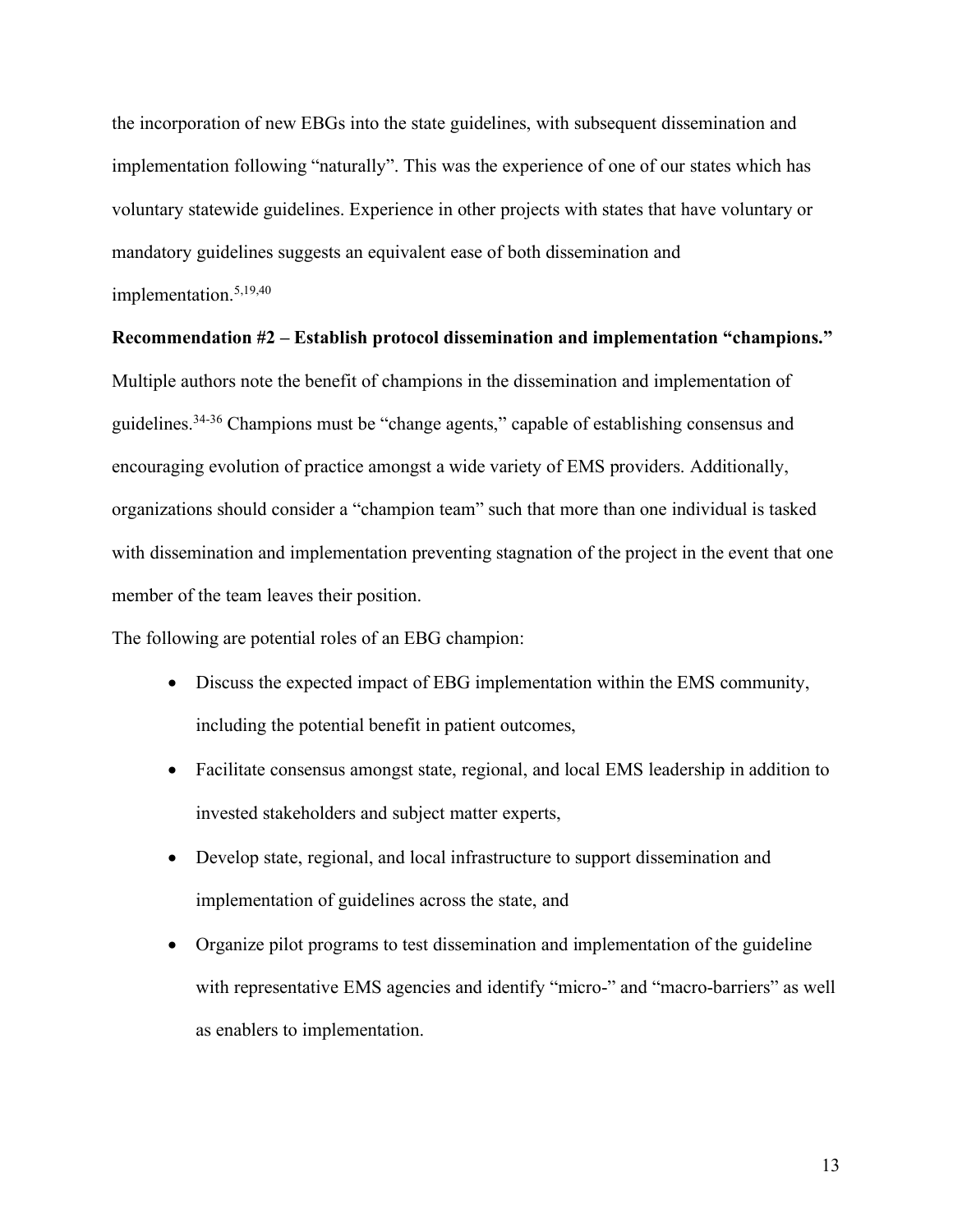**Recommendation #3 – Consider state-based learning management systems as one element of the dissemination and implementation strategy.** Although we encountered difficulties with the utilization of these systems, state-based learning management systems still hold significant potential in the dissemination and implementation of protocols.25,32 Learning management systems must be user-friendly; function in areas with poor internet connectivity or on computers with out-of-date hardware and software; and should be able to track participation, collecting preand post-test scores, and other information useful to EMS educators.

**Recommendation #4 – Consider using a toolkit for the dissemination and implementation process.** States participating in this project indicated that the project team's detailed toolkit provided a significant amount of important and helpful information. To be effective, a toolkit must contain content that is targeted to the specific population (state, local, etc.) using it. This project toolkit may act as a starting point in determining which future toolkit contents are most useful.

#### **Recommendation #5 – Develop systems that are able to track implementation progress.**

Key to process improvement is the ability to track program progress.<sup>30</sup> Without the ability to review implementation progress, EBG champions are left with anecdote and speculation to guide their impression of implementation progress. States must develop mechanisms for soliciting feedback from regions, services, and providers regarding barriers or enablers to project success and ensure that the medical intentions and the operational implications of the developed protocol remain aligned. In addition, data registries should be utilized to allow tracking of specific implementation goals.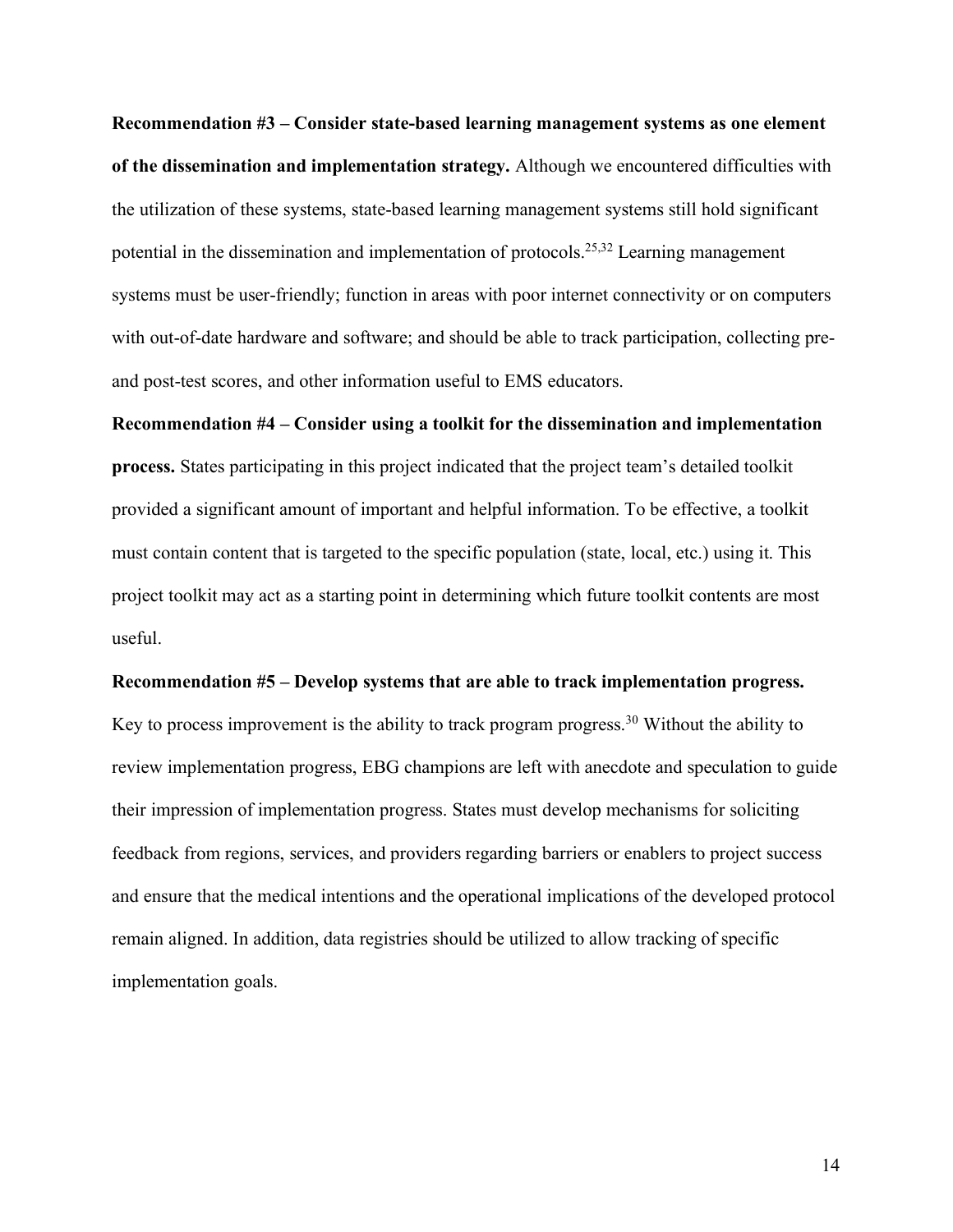## **LIMITATIONS**

This was an observational study engaging state EMS offices in an effort to disseminate and implement a pain management EBG, and as such, it has certain limitations. First, our primary outcome measures were collected through a self-reported assessment tool. The reliability of the data is therefore dependent on the completeness of responses and respondents' understanding of the questions.37,38 However, given that an in-person debriefing was attended with representation from all 5 participating states, there was an opportunity to clarify any missing information from the self-assessment tool, and the effects of any bias were likely mitigated. Second, there was no prescribed standardized method for dissemination, training, or implementation of the EBG, leaving states to work within their current organizational framework. This inherently limited the efficacy and scope of the project. The authors note that it was a precept of the project to allow states to utilize their internal processes in order to identify the associated barriers and enablers, and to ultimately identify best practices. Third, despite the study team providing training materials to the states, only a small fraction of providers, in two states, actually underwent pain management EBG training. Therefore, a large majority of providers in the participating states were untrained. Given a longer study period, more providers could have completed the EBG training, which may have improved implementation. Among the three states that disseminated and implemented the guideline, implementation actually began to substantially occur toward the end of the study period. Subsequent yearly measurements of field analgesia may demonstrate a gradual increase in use. Finally, due to the study design and inclusion of only five states, it is not clear that the results can be generalized to other states or populations although there were several unifying themes found across all the participating states. In addition, given that this project has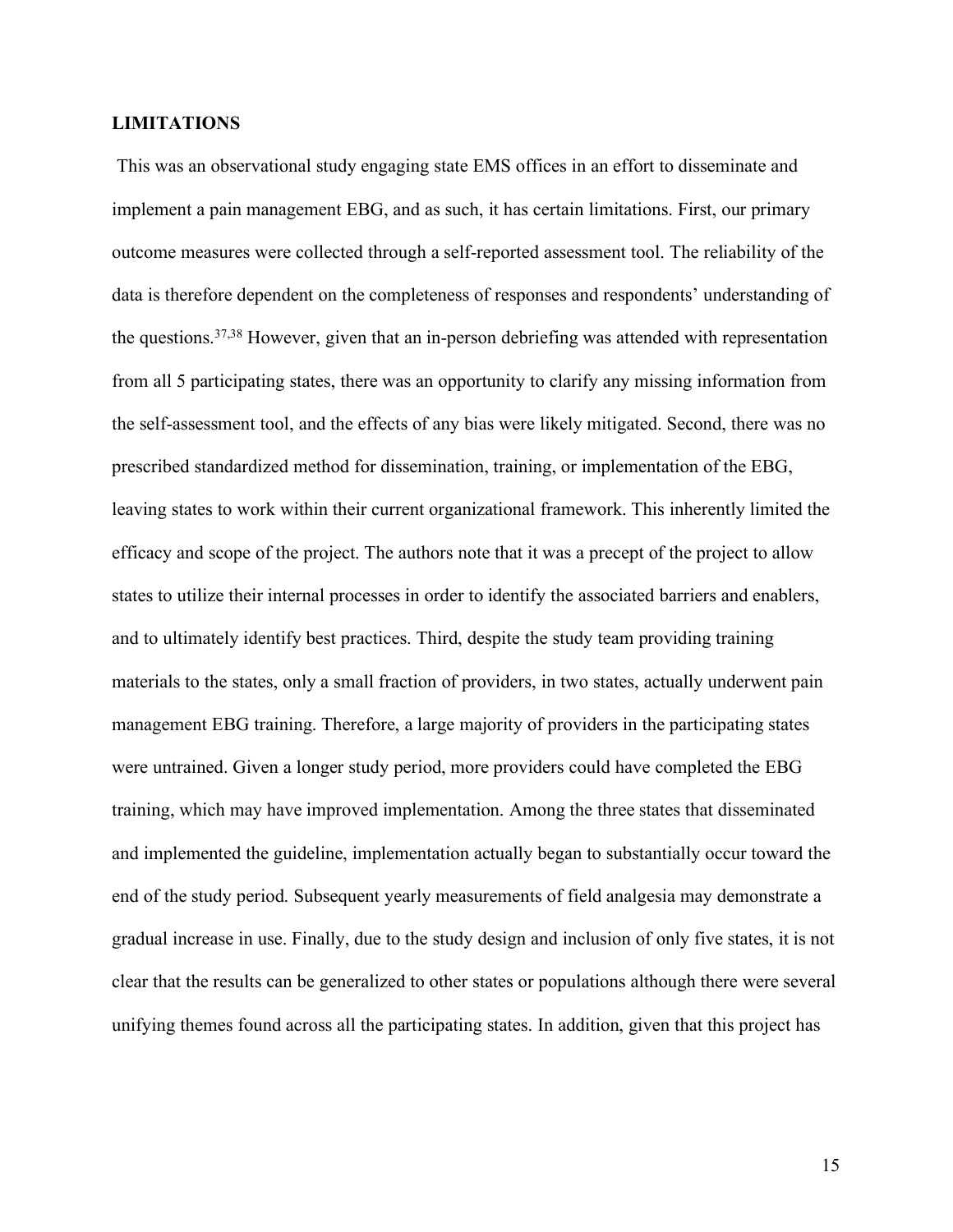focused on the state level of dissemination and implementation, there may be limited applicability of the results at the individual agency level.

# **CONCLUSION**

Statewide dissemination and implementation of an evidence-based guideline is a complex process with several challenges. In this study, several thematic barriers and enablers emerged which may guide state, regional, and local EMS systems in similar endeavors. Future efforts should consider the advantages of having statewide model or mandatory guidelines, the value of local champions, the potential of a statewide learning management system, and the necessity of tracking the success of implementation efforts.

# **REFERENCES**

- 1. Wang HE, Mann NC, Jacobson KE, Ms MD, Mears G, Smyrski K, Yealy DM. National characteristics of emergency medical services responses in the United States. *Prehosp Emerg Care.* 2013;17(1):8-14.
- 2. Lerner EB, Dayan PS, Brown K, Fuchs S, Leonard J, Borgialli D, Babcock L, Hoyle JD, Jr., Kwok M, Lillis K, Nigrovic LE, Mahajan P, Rogers A, Schwartz H, Soprano J, Tsarouhas N, Turnipseed S, Funai T, Foltin G, for the Pediatric Emergency Care Applied Research N. Characteristics of the Pediatric Patients Treated by the Pediatric Emergency Care Applied Research Network's Affiliated EMS Agencies. *Prehosp Emerg Care.* 2014 Jan-Mar;18(1):52-9
- 3. Tsai A, Kallsen G. Epidemiology of pediatric prehospital care. *Ann Emerg Med.*  1987;16(3):284-292.
- 4. Gausche-Hill M, Brown KM, Oliver ZJ, Sasson C, Dayan PS, Eschmann NM, Weik TS, Lawner BJ, Sahni R, Falck-Ytter Y, Wright JL, Todd K, Lang ES. An Evidence-based Guideline for Prehospital Analgesia in Trauma. *Prehosp Emerg Care.* 2014;18 Suppl 1:25- 34.
- 5. Brown KM, Hirshon JM, Alcorta R, Weik TS, Lawner B, Ho S, Wright JL. The Implementation and Evaluation of an Evidence-Based Statewide Prehospital Pain Management Protocol Developed Using the National Prehospital Evidence-Based Guideline Model Process for Emergency Medical Services. *Prehosp Emerg Care.* 2014;18 Suppl 1:45-51.
- 6. Maio RF, Garrison HG, Spaite DW, Desmond JS, Gregor MA, Cayten CG, Chew JL, Jr., Hill EM, Joyce SM, MacKenzie EJ, Miller DR, O'Malley PJ, Stiell IG. Emergency medical services outcomes project I (EMSOP I): prioritizing conditions for outcomes research. *Ann Emerg Med.* 1999;33(4):423-432.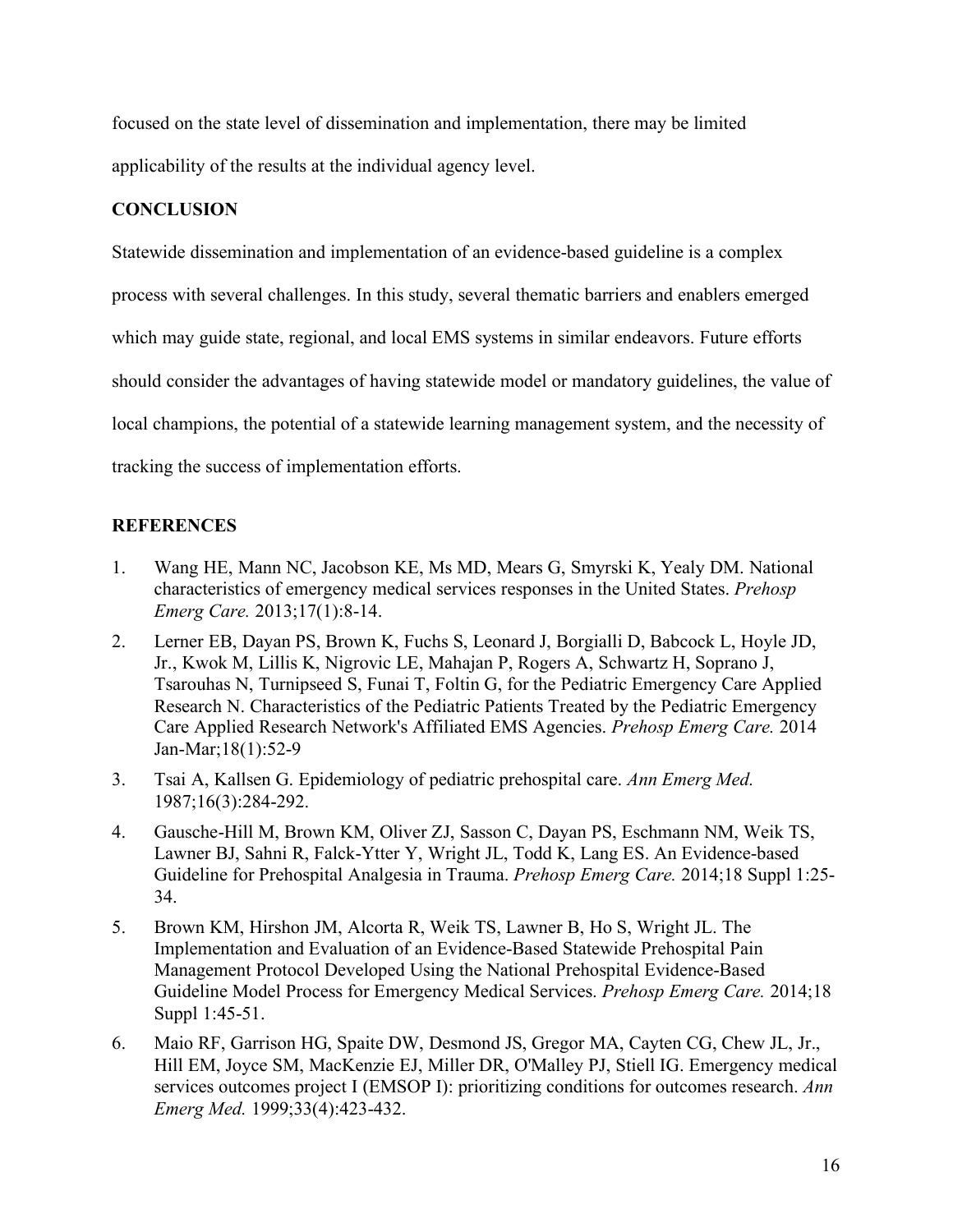- 7. Foltin GL, Dayan P, Tunik M, Marr M, Leonard J, Brown K, Hoyle J, Jr., Lerner EB, Prehospital Working Group of the Pediatric Emergency Care Applied Research N. Priorities for pediatric prehospital research. *Pediatric emergency care.* 2010;26(10):773- 777.
- 8. Browne LR, Shah MI, Studnek JR, Farrell BM, Mattrisch LM, Reynolds S, Ostermayer DG, Brousseau DC, Lerner EB. 2015 Pediatric Research Priorities in Prehospital Care. *Prehospital Emergency Care.* 2016;20(3):311-316.
- 9. Sayre MR, White LJ, Brown LH, McHenry SD, National EMSRAWT. The National EMS Research Agenda executive summary. Emergency Medical Services. *Ann Emerg Med.*  2002;40(6):636-643.
- 10. Institute of Medicine (U.S.). Committee on the Future of Emergency Care in the United States Health System. *Emergency Medical Services at the Crossroads.* Washington, D.C.: National Academies Press; 2007.
- 11. Lang ES, Spaite DW, Oliver ZJ, Gotschall CS, Swor RA, Dawson DE, Hunt RC. A National Model for Developing, Implementing, and Evaluating Evidence-based Guidelines for Prehospital Care. *Acad emerg med.* 2012;19(2):201-209.
- 12. Browne LR, Shah MI, Studnek JR, Ostermayer DG, Reynolds S, Guse CE, Brousseau DC, Lerner EB. Multicenter Evaluation of Prehospital Opioid Pain Management in Injured Children. *Prehosp Emerg Care.* 2016 Nov-Dec;20(6):759-767
- 13. Drayna PC, Browne LR, Guse CE, Brousseau DC, Lerner EB. Prehospital Pediatric Care: Opportunities for Training, Treatment, and Research. *Prehosp Emerg Care*. 2015 Jul-Sep;19(3):441-7
- 14. Kupas DF, Schenk E, Sholl JM, Kamin R. Characteristics of Statewide Protocols for Emergency Medical Services in the United States. *Prehosp Emerg Care.* 2015;19(2):292- 301.
- 15. NASEMSO. Statewide Implementation of an Evidence-Based Guideline General Toolkit V2.1. In: US Department of Transportation National Highway Traffic Safety Administration, Services Office of Emergency Medical Services. eds: NASEMSO; 2014.
- 16. Bachmann DJ, Jamison NK, Martin A, Delgado J, Kman NE. Emergency Preparedness and Disaster Response: There's An App for That. *Prehosp Disaster Med.* 2015;30(5):486-490.
- 17. Committee on the Treatment of Cardiac Arrest: Current Status and Future Directions; Board on Health Sciences Policy; Institute of Medicine; Strategies to Improve Cardiac Arrest Survival: A Time to Act. Graham R, McCoy MA, Schultz AM, editors. Washington (DC): National Academies Press (US); 2015 Sep.
- 18. McGinnis KK. Rural and Frontier Emergency Medical Services Agenda for the Future. In: Association NRH, ed: Health Resources and Services Administration, Office of Rural Health Policy; 2004.
- 19. American College of Chest Physicians. Tobacco Dependence Treatment Toolkit. 2014; http://tobaccodependence.chestnet.org. Accessed September 29, 2016
- 20. Williams I, Mears G, Raisor C, Wilson J. An Emergency Medical Services Toolkit for Improving Systems of Care for Stroke in North Carolina. *Preventing chronic disease.*  2009;6(2):A67.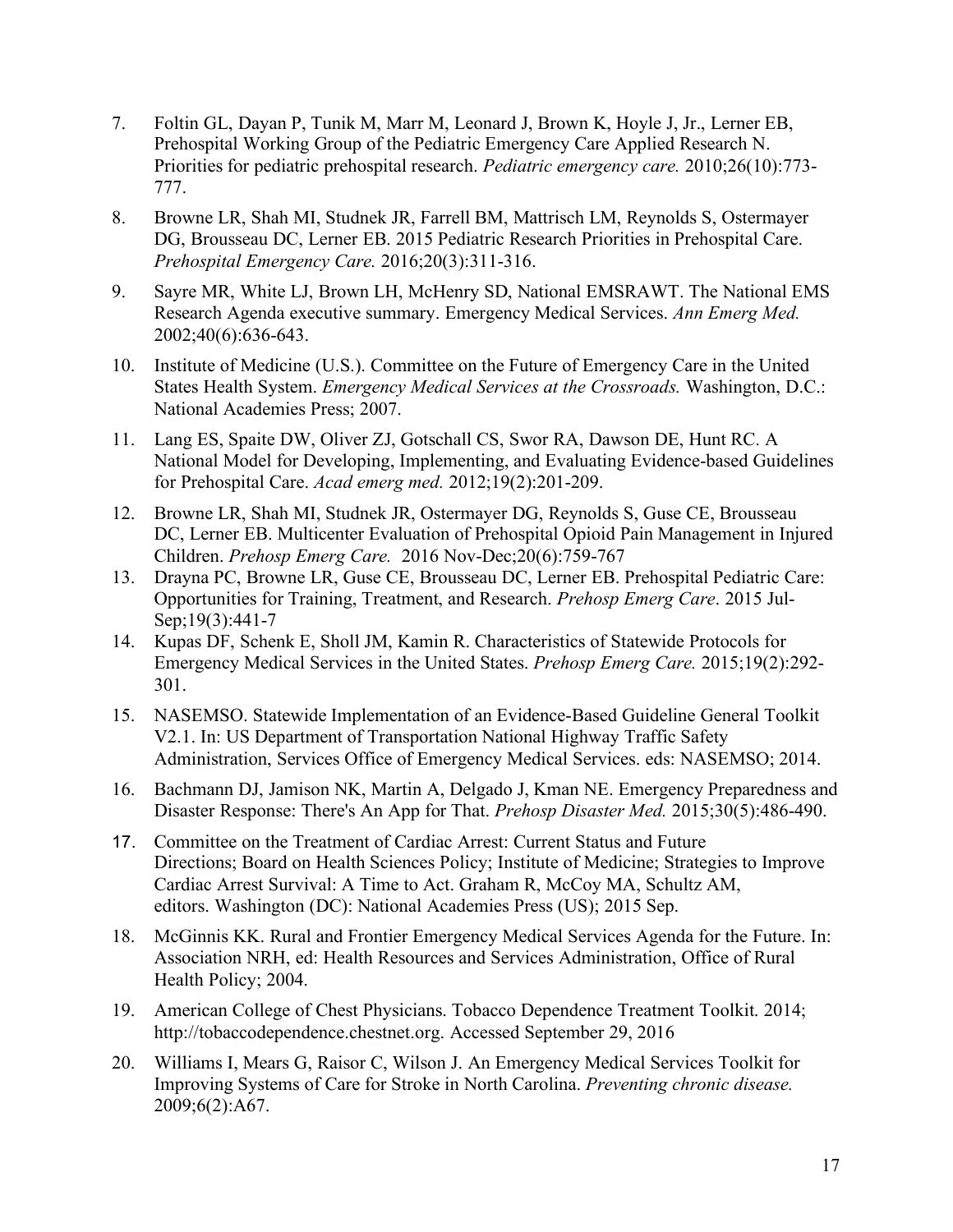- 21. Centers for Bioterrorism Preparedness Program Pediatric Task Force, Pediatric Disaster Advisory Group, New York City Department of Health and Mental Hygiene Healthcare Emergency Preparedness Program. Pediatric Disaster Toolkit: Hospital Guidelines for Pediatrics During Disasters. 2008; 3rd:https://www1.nyc.gov/assets/doh/downloads/pdf/bhpp/hepp-peds-childrenindisasters-010709.pdf, 2016. Accessed September 16, 2016.
- 22. Health and Safety Institute. http://www.hsi.com. Accessed September 16, 2016
- 23. Hewes HA, Dai M, Mann NC, Baca T, Taillac P. Prehospital Pain Management: DisparityBy Age and Race. *Prehosp Emerg Care* 2018 Mar-Apr;22(2):189-197.
- 24. Swor R, McEachin CM, Seguin D, Grall KH. Prehospital pain management in children suffering traumatic injury. *Prehosp Emerg Care.* 2005;9(1):40-43.
- 25. Hennes H, Kim MK, Pirrallo RG. Prehospital pain management: a comparison of providers' perceptions and practices. *Prehosp Emerg Care.* 2005;9(1):32-39.
- 26. Siriwardena AN, Shaw D, Bouliotis G. Exploratory cross-sectional study of factors associated with pre-hospital management of pain. *J Eval Clin Pract.* 2010;16(6):1269- 1275.
- 27. Fullerton-Gleason L, Crandall C, Sklar DP. Prehospital administration of morphine for isolated extremity injuries: a change in protocol reduces time to medication. *Prehosp Emerg Care.* 2002;6(4):411-416.
- 28. Abbuhl FB, Reed DB. Time to analgesia for patients with painful extremity injuries transported to the emergency department by ambulance. *Prehosp Emerg Care.*  2003;7(4):445-447.
- 29. Sasson C, Forman J, Krass D, Macy M, Hegg AJ, McNally BF, Kellermann AL. A Qualitative Study to Understand Barriers to Implementation of National Guidelines for Prehospital Termination of Unsuccessful Resuscitation Efforts. *Prehosp Emerg Care.*  2010;14(2):250-258.
- 30. Taillac P. Utah State EMS Protocol Guideline. 2015; https://health.utah.gov/ems/stateprotocolguidelines/. Accessed September 3, 2016.
- 31. Neumar RW, Barnhart JM, Berg RA, Chan PS, Geocadin RG, Luepker RV, Newby LK, Sayre MR, Nichol G, American Heart Association Emergency Cardiovascular Care C, Council on Cardiopulmonary CCP, Resuscitation, Council on Clinical C, Council on E, Prevention, Council on Quality of C, Outcomes R, Advocacy Coordinating C. Implementation Strategies For Improving Survival After Out-of-Hospital Cardiac Arrest in the United States: Consensus Recommendations from the 2009 American Heart Association Cardiac Arrest Survival Summit. *Circulation.* 2011;123(24):2898-2910.
- 32. White M, Shellenbarger T. Harnessing the Power of Learning Management Systems: An E-Learning Approach for Professional Development. *J Nurses Prof Dev.* 2017;33(3):138-141.
- 33. Jaeger A, Dudley N, Holsti M, Sheng X, Gurley KL, Adelgais K. Impact of an Offline Pain Management Protocol on Prehospital Provider Self-Efficacy: A Randomized Trial. *Prehosp Emerg Care.* 2017;33(6):388-395.